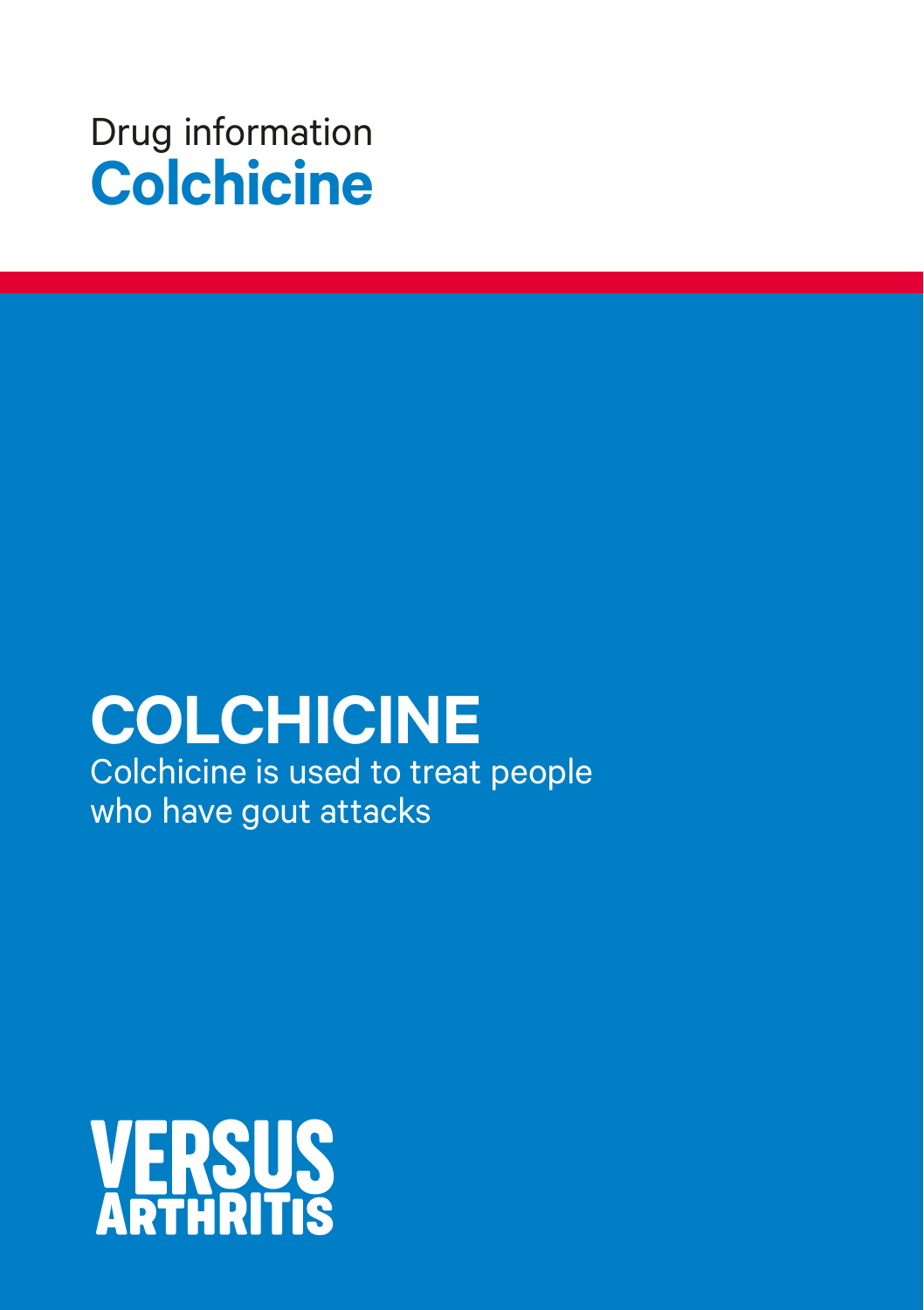# **What is colchicine?**

Colchicine is a medicine used to treat and prevent gout attacks.

Gout occurs in people who have high levels of urate in their blood. Every day, the body naturally produces urate. This normally dissolves in your blood until it is passed out of the body, mainly in your pee.

But if too much urate is produced, or your body cannot get rid of it properly, urate crystals can form in and around your joints. These crystals can slowly form for years without you knowing. Once many crystals have formed, they can shed into the joint, causing painful inflammation.

Colchicine works by blocking how your immune system responds to the urate crystals. It reduces the inflammation and pain caused by gout.

Colchicine is taken as a tablet. It is available on prescription only.

When colchicine is used to treat gout attacks, it may take a day or two for your symptoms to improve.

# **Who can take colchicine?**

Most adults can take colchicine. It can sometimes be prescribed for children by a specialist doctor too.

Colchicine isn't suitable for some people. You may not be prescribed colchicine if you:

- are allergic to colchicine or any of its ingredients
- have severe problems with your kidneys or liver
- have problems with your heart or digestive system
- have a blood disorder
- are pregnant or breastfeeding
- are a woman of child-bearing age and aren't using contraception
- are undergoing haemodialysis a treatment that filters waste and water from your blood
- are taking certain drugs.

To make sure it's safe for you, tell your doctor if you:

- have ever had an allergic reaction to colchicine or any other medicines
- have a blood disorder
- have severe problems with your kidneys or liver
- have problems with your heart or digestive system
- are pregnant, planning to become pregnant or breastfeeding
- have a blood disorder.

If colchicine isn't suitable, your doctor will discuss other treatment options with you.

# **How is it taken?**

Colchicine is taken as a tablet. You should swallow it whole with a glass of water. Some people find it's gentler on their stomach if they take their medicine with or after food.

Your doctor will tell you how much colchicine you need to take. If you have a kidney or liver problem, you may be prescribed a lower dose.

It's important that you take the right dose. Because the difference between the prescribed dose and an overdose can be small.

If you think you have taken more colchicine tablets than you should have, you should contact your doctor or go to accident and emergency (A&E). Symptoms of an overdose include feeling sick, vomiting, stomach pain, bloody diarrhoea and low blood pressure. But you may not experience any symptoms.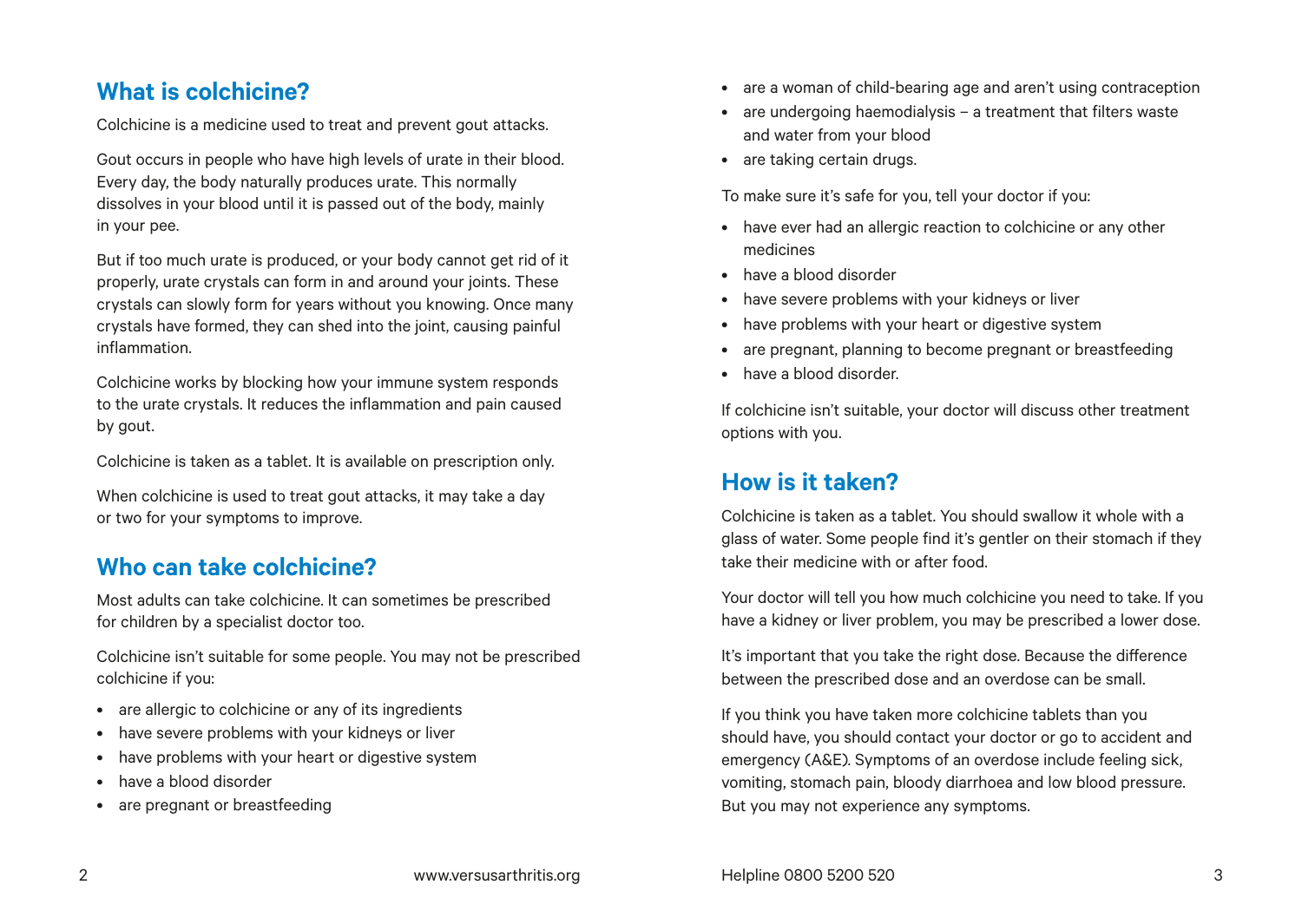If you've forgotten to take a dose, take it as soon as you remember. But if it's almost time for your next dose, don't take the missed dose. You shouldn't take two doses at the same time.

You should avoid grapefruit and grapefruit juice while taking colchicine because it can increase the amount of colchicine in your blood.

# **Side effects and risks**

Like any medicine, colchicine can sometimes cause side effects. But not everyone gets them.

Some side effects include:

- stomach pain
- diarrhoea
- feeling sick
- vomiting
- fever
- sore throat
- swollen mouth
- skin problems
- bruising
- prolonged bleeding.

Even mild side effects can be very serious though, so if you notice any side effects, you should let your doctor know.

Other less common side effects include hair loss, a rash, painful periods or no periods, stomach bleeding, liver damage, kidney damage, low sperm count or pain, weakness, tingling or numbness in muscles.

In very rare cases it's possible to have a serious allergic reaction to colchicine.

# **Effects on other treatments**

Some drugs can interact with colchicine, so you should talk about any new medication with your doctor before starting it. You should also tell anyone else treating you that you're taking colchicine.

Speak to your doctor before taking colchicine if you take:

- certain antibiotics, such as clarithromycin or erythromycin
- medicines that affect your kidneys, liver or blood
- anti-viral medicines, such as ritonavir or atazanavir
- ciclosporin, which is used to treat psoriasis, rheumatoid arthritis and given after organ transplant
- anti-fungal medicines, such as ketoconazole, itraconazole and voriconazole
- certain heart medicines, such as verapamil, diltiazem or digoxin
- disulfiram, a medicine used to treat alcohol dependence.

If you're taking vitamin B12, colchicine may also prevent your body from absorbing it properly.

Don't use complementary treatments, such as herbal remedies, without discussing this first with your doctor or pharmacist as some of them could react with colchicine.

#### Vaccinations

Although certain medicines can interfere with the way colchicine works, there is no evidence to suggest that colchicine interacts with vaccinations.

You should consult with your GP or health professional first before having a vaccination.

### Having an operation

If you need surgery, your doctor will discuss with you whether you should continue taking colchicine.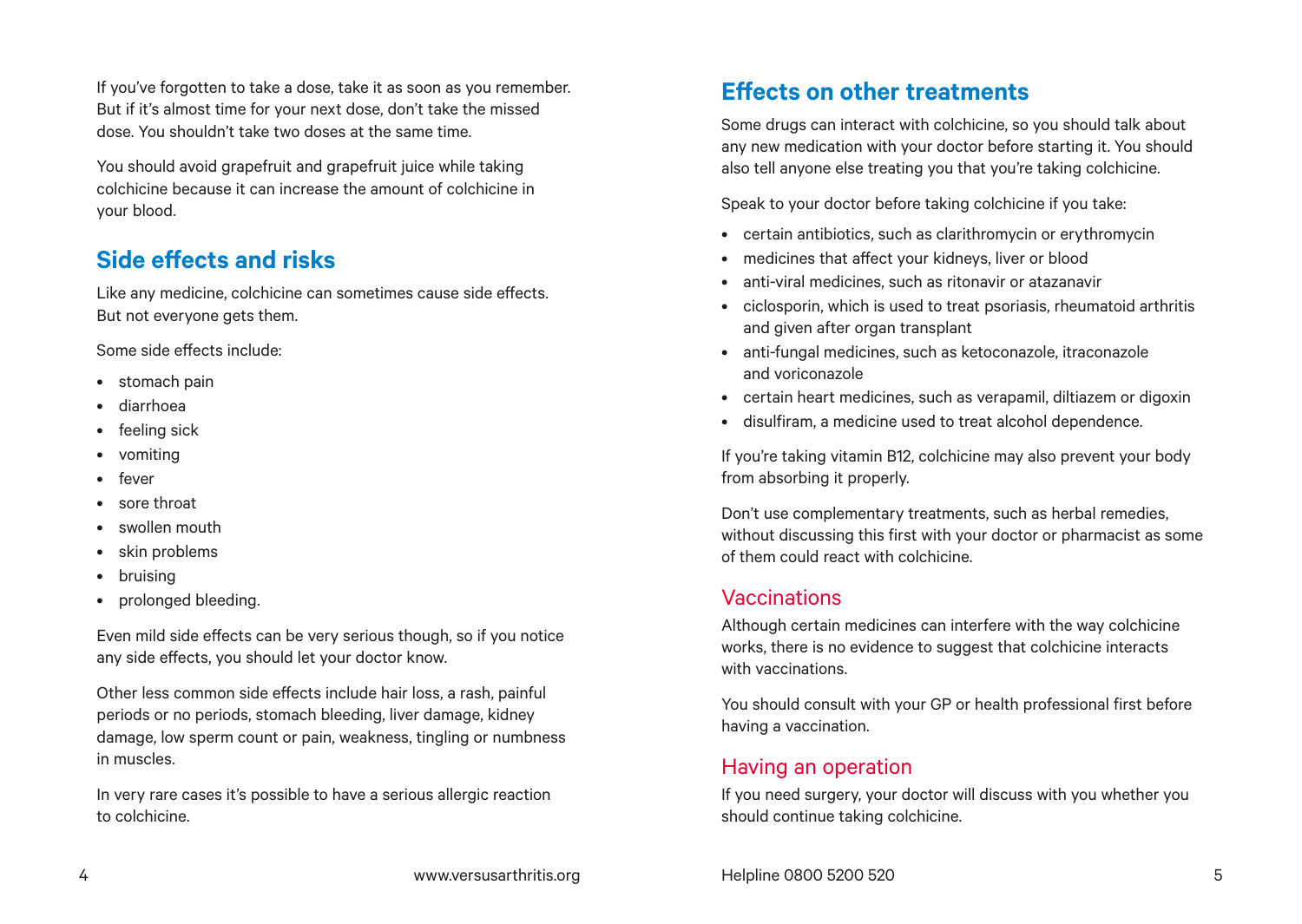# **Alcohol**

There's no need to avoid alcohol while taking colchicine.

Guidelines state that adults shouldn't have more than 14 units a week, and that they should spread them out over the week. In some circumstances, your doctor may advise lower limits.

# **Fertility, pregnancy and breastfeeding**

Talk to your doctor if you think you may be pregnant or are trying for a baby.

To be on the safe side, you'll be advised to come off colchicine if you are pregnant, think you may be pregnant or are planning to have a baby. Women who could become pregnant should use effective contraception while taking colchicine.

If you are breastfeeding or planning to breastfeed, it's usually recommended that you don't take colchicine as it may pass into breast milk.

There are some reports that colchicine can cause a reduced sperm count in men when taking long-term. But this is usually reversible when you stop treatment. There is no firm evidence that shows that taking colchicine reduces fertility in women.

# **Where to go for further information**

This leaflet is a guide to colchicine, its benefits and potential side effects. If there is anything else you would like to know about this drug, just ask the healthcare professionals in charge of your care.

You can also call our free helpline on 0800 5200 520, where our trained advisors can offer support and advice on your type of arthritis.

Visit our website [www.versusarthritis.org](http://www.versusarthritis.org) to find out more.

# Thank you!

A team of people helped us create this booklet. We would like to thank Siobhan Gleeson and Andrew Hassell for helping us review this booklet.

We would also like to give a special thank you to the people who shared their opinions and thoughts on the booklet. Your contributions make sure the information we provide is relevant and suitable for everyone.